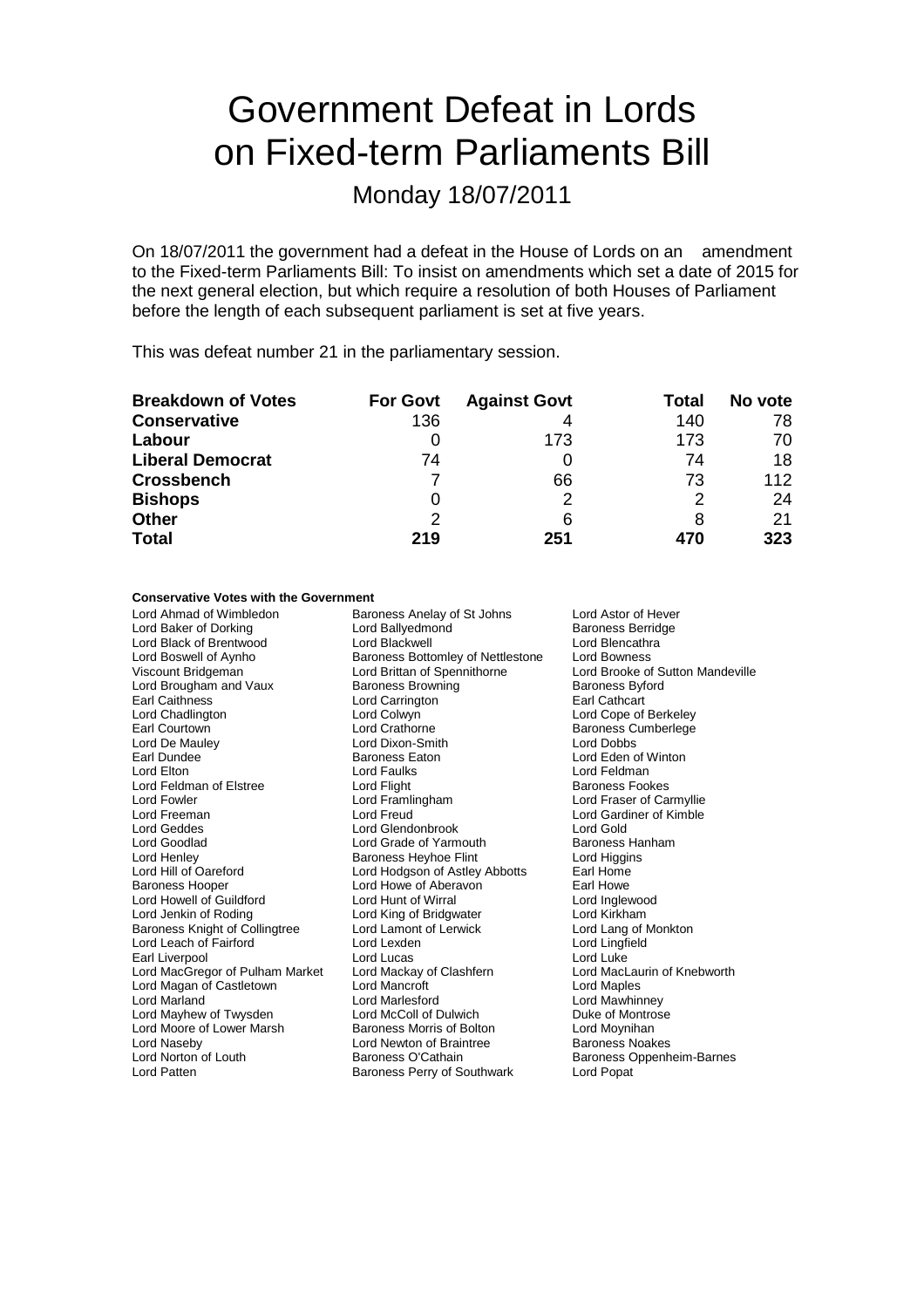- Baroness Rawlings **Example 2 Example 2 Lord Reay Lord Reast Act 2 Lord Renton of Mount Harry**<br>
Lord Ribeiro **Communication Control Control Control Control Control Control Control Control Control Control Control Control C** Lord Ribeiro **Lord Risby** Lord Risby Baroness Ritchie of Brompton<br>
Lord Ryder of Wensum Lord Sanderson of Bowden Lord Sassoon Baroness Seccombe **Earl Selborne** Earl Selborne Lord Selsdon<br>Baroness Shackleton of Belgravia Baroness Sharples **Baroness Shephard of Northwold** Baroness Shackleton of Belgravia Baroness Sharples Baroness Shephard of N<br>
Lord St John of Fawsley Baroness Shephard of Plaistow Lord Spicer Lord St John of Fawsley Lord Sterling of Fawsley<br>
Lord Stewartby Baroness Stowell of Beeston Lord Strathclyde Lord Taylor of Holbeach Lord Trefgarne Lord Trefgarne Lord Trefgarne Lord Trefgarne Lord Trefgarne Lord Trefgarne Lord Trefgarne Lord Trefgarne Lord Trefgarne Lord Trefgarne Lord Trefgarne Lord Trefgarne Lord Trefgarne Lor Baroness Trumpington **Lord Tugendhat** Communist Consumer Viscount Ullswater Viscount Ullswater Baroness Verma Baroness Verma **Example 2** Lord Waddington **Lord Waldegrave of North Hill**<br>Baroness Warsi **Lord Wasserman** Lord Wasserman Lord Wei Baroness Warsi Lord Wasserman Lord Wei Viscount Younger of Leckie
	- Lord Sanderson of Bowden Baroness Stowell of Beeston
- **Conservative Votes against the Government**

Baroness Miller of Hendon

#### **Labour Votes with the Government**

# **Labour Votes against the Government**

Lord Berkeley **Lord Bhattacharyya**<br> **Raroness Blood Lord Borrie** Lord Brooke of Alverthorpe Lord Brookman<br>
Lord Campbell-Savours Lord Christopher Lord Clarke of Hampstead Lord Clinton-Davis<br>
Lord Corbett of Castle Vale Baroness Crawley Baroness Gibson of Market Rasen Lord Giddens<br>Baroness Golding Lord Goldsmith Baroness Jay of Paddington Baroness Jones of Whitchurch<br>Lord Judd Lord Kennedy of Southwark Baroness Massey of Darwen Lord Maxton<br>
Baroness McDonagh Lord McFall of Alcluith Lord Patel of Blackburn Lord Patel of Bradford<br>
Lord Peston Blackburn Baroness Pitkeathlev Lord Reid of Cardowan Baroness Rendell of Babergh<br>
Lord Rosser Lord Rowlands Lord Sawyer **Baroness Scotland of Asthal Lord Sheldon**<br> **Baroness Sherlock** 

Baroness Adams of Craigielea Lord Adonis Lord Ahmed Lord Anderson of Swansea **Baroness Andrews** Lord Bach<br>
Baroness Bakewell **Bach Lord Baronet Lord Bach Cord Bass** Baroness Bakewell **Example 2 Example 2 Lord Baroness Bakewell**<br>
Lord Barkelev<br>
Lord Batkelev **Lord Bakeward Lord Bassam of Brighton**<br>
Lord Bakewell Baroness Blood **Exercise Lord Borrie Lord Borrie Constant Lord Boyd of Duncansby**<br>
Lord Boyd of Duncansby<br>
Lord Bragg Lord Brennan Lord Bragg **Lord Brennan**<br>
Lord Brookman **Lord Brooks** of Tremorfa Lord Christopher Lord Clark of Windermere<br>
Lord Clinton-Davis Lord Collins of Highbury Lord Corbett of Castle Vale Baroness Crawley Baroness Crames Crames Crames Crames Crames Lord Cunningham of Felling<br>
Lord Davies of Oldham Lord Davies of Stamford Lord Davies of Coity Lord Davies of Oldham Lord Davies of Stamford Lord Davies Lord Davies Coity<br>
Lord Davies of Abersoch Baroness Dean of Thornton-le-Fylde Lord Desai Baroness Dean of Thornton-le-Fylde Baroness Donaghy **Baroness Drake** Lord Dubs<br>
Lord Elder Lord Evans of Parkside Lord Evans Lord Elder The Coron Coronal Lord Evans of Parkside Lord Evans of Temple Guiting<br>Lord Falconer of Thoroton Baroness Falkender The Baroness Farrington of Ribblet Lord Falconer of Thoroton Baroness Falkender Baroness Farrington of Ribbleton<br>Lord Filshop Auckland Baroness Ford Baroness For Lord Foster of Bishop Auckland Baroness Ford **Exercise Exercise Server Container** Lord Foster of Bishop Auckland<br>Baroness Gale **Lord Gavron** Lord Foulkes of Cumnock and Baroness Gale Corresponding Lord Gavron<br>Baroness Gibson of Market Rasen Lord Giddens Corresponding Lord Glasman Lord Goldsmith Lord Gordon of Strathblane<br>
Lord Grantchester Lord Grenfell Baroness Gould of Potternewton Lord Grantchester Lord Grenfell Lord Griffiths of Burry Port Lord Grocott Christian Music Viscount Hanger Christian Music Lord Hanger Christian<br>
Lord Harris of Haringev Lord Harrison Lord Christian Lord Haskel Lord Harris of Haringey **Lord Harrison** Lord Haskel<br>Lord Haworth **Lord Harrison** Baroness Hayter of Kentish Town Baroness Healy of Primrose Hill Lord Haworth **Baroness Hayter of Kentish Town** Baroness Healy of Primrose<br>Baroness Henig **Baroness Hille Baroness Hillich of Eggardon** Baroness Hollis of Heigham Baroness Henig Baroness Hilton of Eggardon Baroness Hollis of He<br>
Lord Howarth of Newport Baroness Howells of St Davids Lord Howie of Troon Baroness Howells of St Davids<br>
Baroness Hughes of Stretford

Lord Hughes of Woodside Lord Hoyle **Baroness Hughes of Stretford** Lord Hughes of Woodside<br>
Lord Hunt of Kings Heath **Lord Lord Lord Larg** Lord Janner of Braunstone Lord Hunt of Kings Heath Lord Irvine of Lairg Lord Janne<br>Baroness Jay of Paddington Baroness Jones of Whitchurch Lord Jones Lord Judd **Lord Kennedy of Southwark** Baroness Kennedy of The Shaws<br>Baroness King of Bow **Lord King of West Bromwich** Lord Kinnock **Baroness King of West Bromwich Lord Kinnock**<br>
Lord Knight of Weymouth Lord Layard Baroness Kinnock of Holyhead Lord Knight of Weymouth Lord Layard Lord Layard Lord Levy<br>
Lord Lea of Crondall Lord Lettch Lord Lettch Lord Lea of Crondall interventional Lord Leitch interventional Lord Levy<br>Baroness Liddell of Coatdyke Lord Liddle Lord Lord Lord Linsey Baroness Liddell of Coatdyke Lord Liddle Lord Liddle Lord Lipsey<br>
Baroness Lister of Burtersett Lord Lord Lormone Lord Macdonald of Tradeston Baroness Lister of Burtersett Lord Lympne<br>
Lord Machanics Lord Machanics Lord MacKenzie of Culkein Baroness Mallalieu Lord Mackenzie of Framwellgate Lord MacKenzie of Culkein Baroness Ma<br>Baroness Massey of Darwen Lord Maxton Lord Maxton Lord McKenzie of Luton **Lord Monks** Lord Monts Lord Moonie<br> **Baroness Morris of Yardley** Lord Morris of Handsworth Lord Morris of Manchester Baroness Morris of Yardley **Lord Morris of Handsworth Lord Morris of Analysis** Cord Morris Cord Cord Cord Cord C<br>Lord Morris Lord Morris Lord O'Neill of Clackmannan Lord Parekh Lord O'Neill of Clackmannan Lord Parekh<br>
Lord Patel of Bradford Lord Pendry Lord Peston **Example 2** Exercise Baroness Pitkeathley **Lord Plant of Highfield**<br>Lord Prescott **Lord Plant Conducts** Baroness Prosser **Baroness Quin** Lord Prescott **Baroness Prosser** Baroness Prosser Baroness<br>
Lord Radice Baroness Ramsay of Cartyale Lord Rea Lord Radice **Carty Communist Communist Baroness Ramsay of Cartvale** Lord Rea<br>
Lord Reid of Cardowan **Baroness Rendell of Babergh** Lord Richard Lord Rosser **Lord Rowlands**<br>
Lord Sawver **Baroness Scotland of Asthal**<br>
Lord Sawver **Baroness Scotland of Asthal** Lord Sheldon **Baroness Sherlock** Viscount Simon<br>
Baroness Smith of Basildon Baroness Smith of Gilmorehill Lord Snape Baroness Smith of Gilmorehill

Lord Wolfson of Sunningdale

Lord Forsyth of Drumlean Lord Howard of Rising

Baroness McIntosh of Hudnall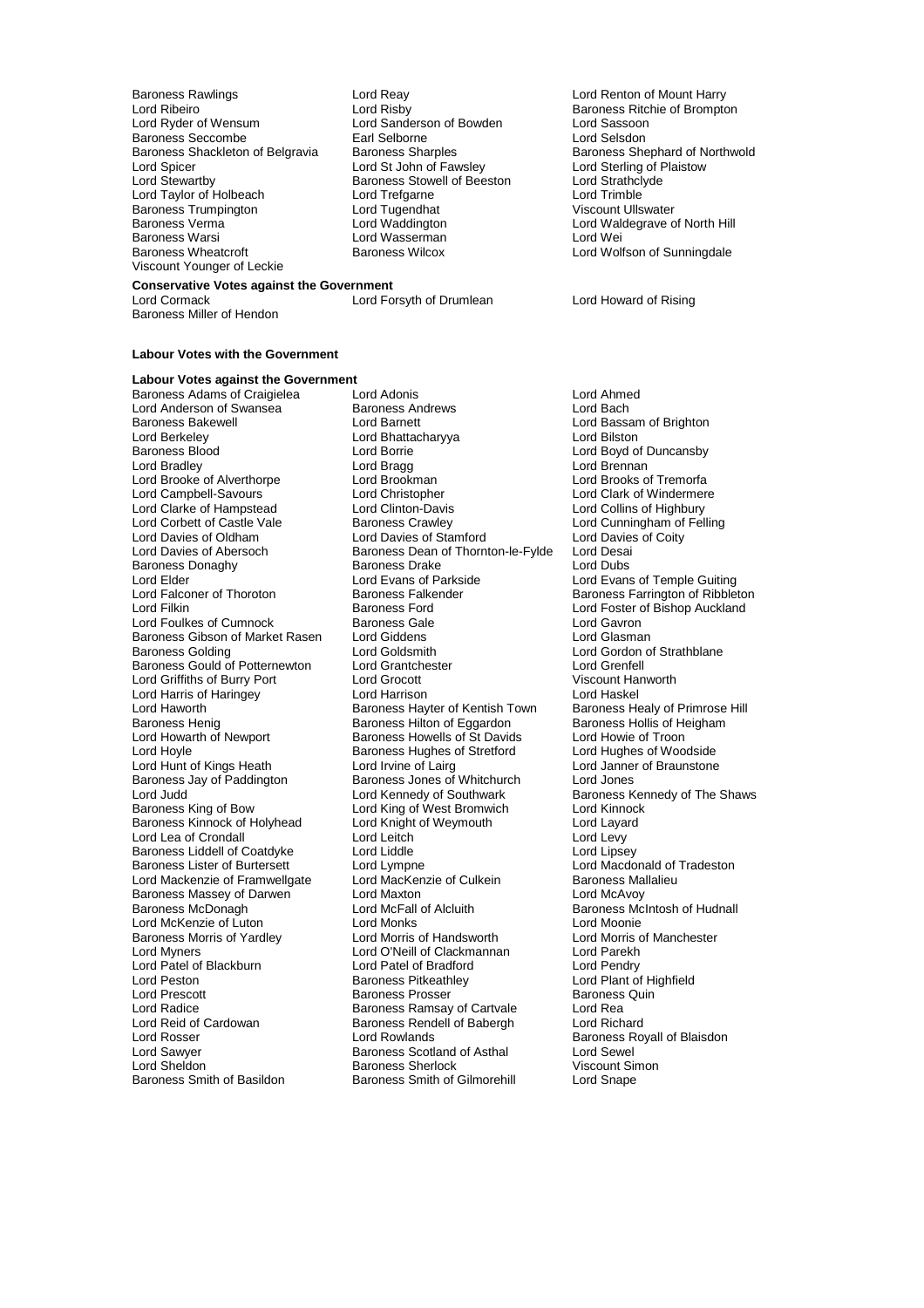Lord Soley **Lord Stevenson of Balmacara** Lord Stone of Blackheath<br>Baroness Symons of Vernham Dean Lord Taylor of Blackburn Baroness Taylor of Bolton Baroness Symons of Vernham Dean Lord Taylor of Blackburn Baroness Taylor of Blackburn Baroness Taylor of Blackburn Cord Tomlinson Lord Temple-Morris **Baroness Thornton** Lord Touhig Lord Triesman Lord Tunnicliffe Lord West of Spithead Baroness Wheeler Baroness<br>Baroness Wilkins Baroness Lord Williams of Elvel Baroness Wilkins Lord Winston Lord Wood of Anfield

# Exaroness Turner of Camden Baroness Wall of New Baroness Whitaker Lord Williams of Elvel Lord Wills<br>Lord Wood of Antield Lord Woolmer of Leeds Baroness Worthington **Lord Young of Norwood Green**

**Liberal Democrat Votes with the Government**

Lord Addington Lord Alderdice Lord Alliance Lord Ashdown of Norton-sub-Hamdon Lord Avebury **Barker Communist Barker Barchess Barker**<br>Baroness Bonham-Carter of Yarnbury Baroness Brinton **Barker Constant Constant Constant** Baroness Bonham-Carter of Yarnbury Lord German **Earl Glasgow**<br> **Earl Greaves**<br> **Early Baroness Hamwee** Lord Jones of Cheltenham<br>Lord Lester of Herne Hill Lord Razzall<br>
Lord Roberts of Llandudno<br>
Lord Rodgers of Quarry Bank Lord Sharkey **Baroness Sharp of Guildford**<br>
Lord Shutt of Greetland Lord Smith of Clifton

Lord Carlile of Berriew Lord Chidgey Lord Clement-Jones Baroness Doocey **Communist Constructs** Lord Dykes<br>Lord Fearn Lord Baroness Garden of Frognal Baroness Falkner of Margravine Lord Fearn Baroness Gard<br>
Baroness Gard<br>
Lord German Baroness Gard From Farl Glasgow Lord Greaves **Baroness Hamwee** Baroness Haman Baroness Harris of Richmond<br>
Baroness Hussein-Ece Baroness Jolly Baroness Hussein-Ece Baroness Jolly<br>
Baroness Kramer<br>
Lord Lee of Trafford Baroness Linklater of Butterstone Lord Loomba<br>
Lord Maclennan of Rogart Baroness Maddock Lord Macdonald of River Glaven Lord Maclennan of Rogart Baroness Ma<br>Earl Mar and Kellie **Cord Cord Macket Cord Marks** of Henley-on-Thames Lord McNally Earl Mar and Kellie **Lord Marks of Henley-on-Thames** Lord McNally<br>Lord Methuen **Lord Marks of Chilthorne Domer** Baroness Neuberger Lord Methuen Baroness Miller of Chilthorne Domer<br>
Lord Newby<br>
Baroness Northover Baroness Northover **Lord Oakeshott of Seagrove Bay**<br> **Baroness Parminter Lord Phillips of Sudbury** Lord Palmer of Childs Hill Baroness Parminter and Baroness Parminter Cord Phillips of Lord Phillips of Lord Renard Lord Roberts of Llandudno Lord Rodgers of Quarry Bank Baroness Scott of Needham Market<br>
Lord Sharkey Baroness Sharp of Guildford Lord Shipley Lord Shutt of Greetland Lord Smith of Clifton Lord Stoneham of Droxford Lord Strasburger Lord Teverson Baroness Thomas of Walliswood Baroness Thomas of Winchester Baroness Tonge Lord Tope Lord Tyler Cord Tyler Lord Tyler All aroness Tyler of Enfield<br>Lord Vallance of Tummel Lord Wallace of Saltaire Lord Wallace of Tankerne Baroness Walmsley **Baroness Williams of Crosby** 

## **Liberal Democrat Votes against the Government**

**Crossbench Votes with the Government** Lord Alton of Liverpool **Earl Erroll** Earl Erroll Baroness Greengross<br>
Lord Greenway **Earl Erroll** Baroness Core Lord Lloyd of Berwick Lord Scott of Foscote

# **Crossbench Votes against the Government**

Lord Armstrong of Ilminster Lord Elystan-Morgan Baroness Emerton Baroness Emerton Baroness Emerton Baroness Emerton Baroness Fritchie Lord Stirrup **Lord Sutherland of Houndwood** Lord Turnbull **Communist Communist Lord Walpole** Communist Communist Communist Communist Communist Communist Communist Communist Communist Communist Communist Communist Communist Communist Communist Communist Communist Com

Lord Aberdare Baroness Afshar Viscount Allenby of Megiddo Lord Bhatia Lord Bichard Lord Bilimoria<br>
Lord Blair of Boughton Baroness Boothroyd Lord Butler of Baroness Boothroyd **Lord Butler of Brockwell**<br>
Lord Chorley **Canacists**<br>
Earl Clancarty Baroness Campbell of Surbiton Lord Chorley **Earl Clancarty Constructs**<br>
Lord Condon **Constructs**<br>
Lord Crisp Lord Condon Baroness Coussins Lord Crisp Lord Dear Baroness D'Souza Lord Eames Baroness Flather Baroness Fritchie<br>
Lord Haskins
Lord Haskins
Lord Haskins
Lord Hennessy of Nympsfiel
Lord Hennessy of Nympsfiel
Lord Hennessy of Nympsfiel
Lord Hennessy of Nympsfiel
Lord Hennessy of Nympsfiel
Lord Henness Lord Harries of Pentregarth Lord Haskins Lord Hennessy of Nympsfield<br>Baroness Hollins Baroness Howarth of Breckland Baroness Howe of Idlicote Baroness Hollins **Baroness Holling**<br>
Baroness Howarth of Breckland<br>
Lord Inge Lord Hylton Lord Inge Lord Kerr of Kinlochard Lord Laming Earl Listowel Earl Listowel Lord Low of Dalston<br>
Lord Luce Countess of Maringham-Buller Countess of Mar Exaroness Manningham-Buller Countess of Mar<br>
Baroness Meacher Countess of Bladen Baroness Masham of Ilton **Baroness Meacher** Baroness Meacher Lord Neill of B<br>Baroness O'Loan Baroness O'Neill of Bengarve Lord Ouseley Baroness O'Loan Baroness O'Neill of Bengarve Lord Ousel<br>
Lord Palmer Lord Ouirk<br>
Lord Palmer Lord Ouirk Lord Palmer Lord Patel Lord Quirk Lord Ramsbotham **Baroness Richardson of Calow** Lord Rowe-Beddoe<br>Lady Saltoun of Abernethy **Commens** Viscount Slim Clare Baroness Stern Lady Saltoun of Abernethy Viscount Slim Baroness Stern Baroness Stern Baroness Stern Baroness Stern Baroness Stern Baroness Stern Baroness Stern Baroness Stern Baroness Stern Baroness Stern Baroness Stern Baroness Stern Ba

Lord Hannay of Chiswick

Lord Wallace of Tankerness

Baroness Young of Hornsey

#### **Bishop Votes with the Government**

**Bishop Votes against the Government**